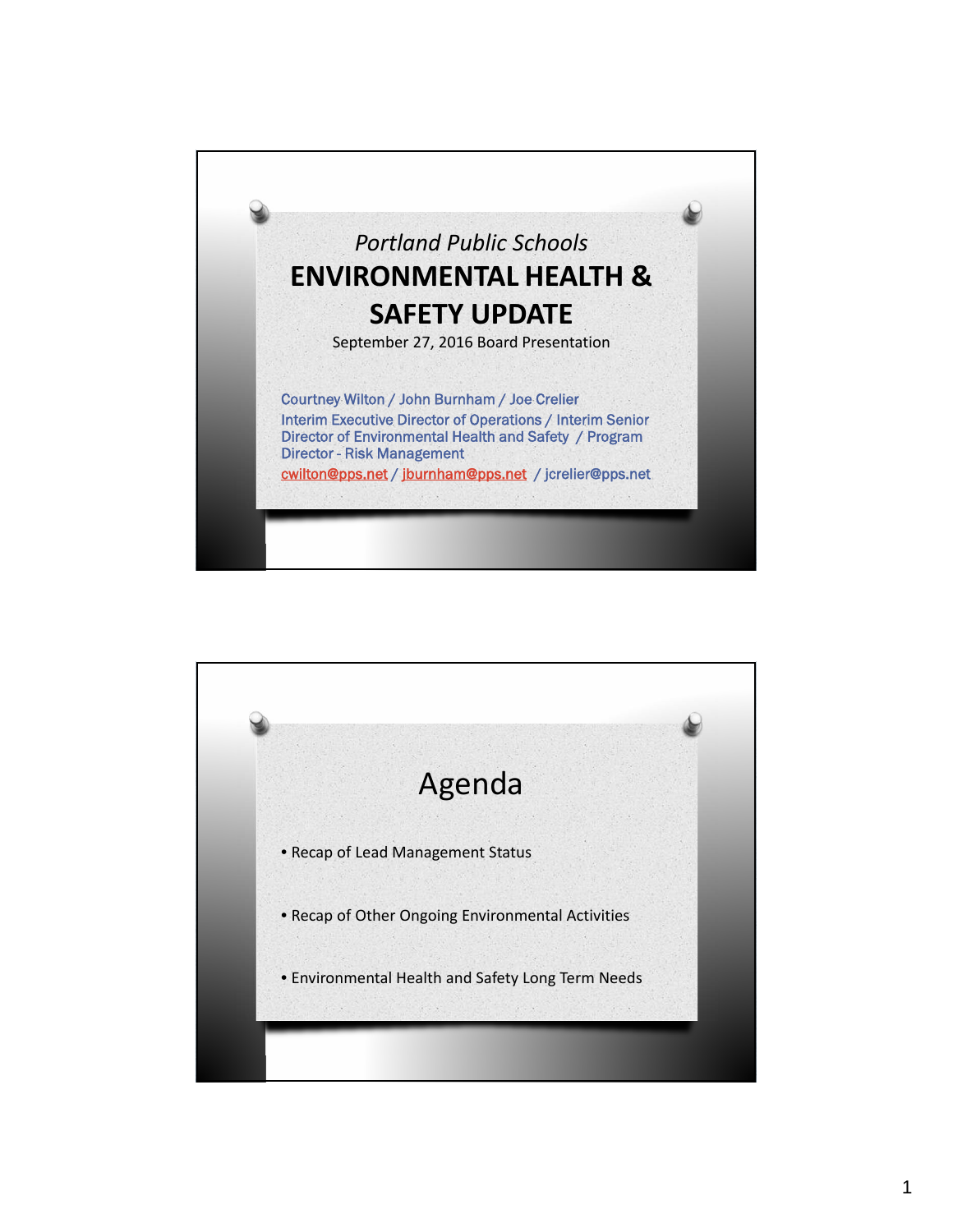

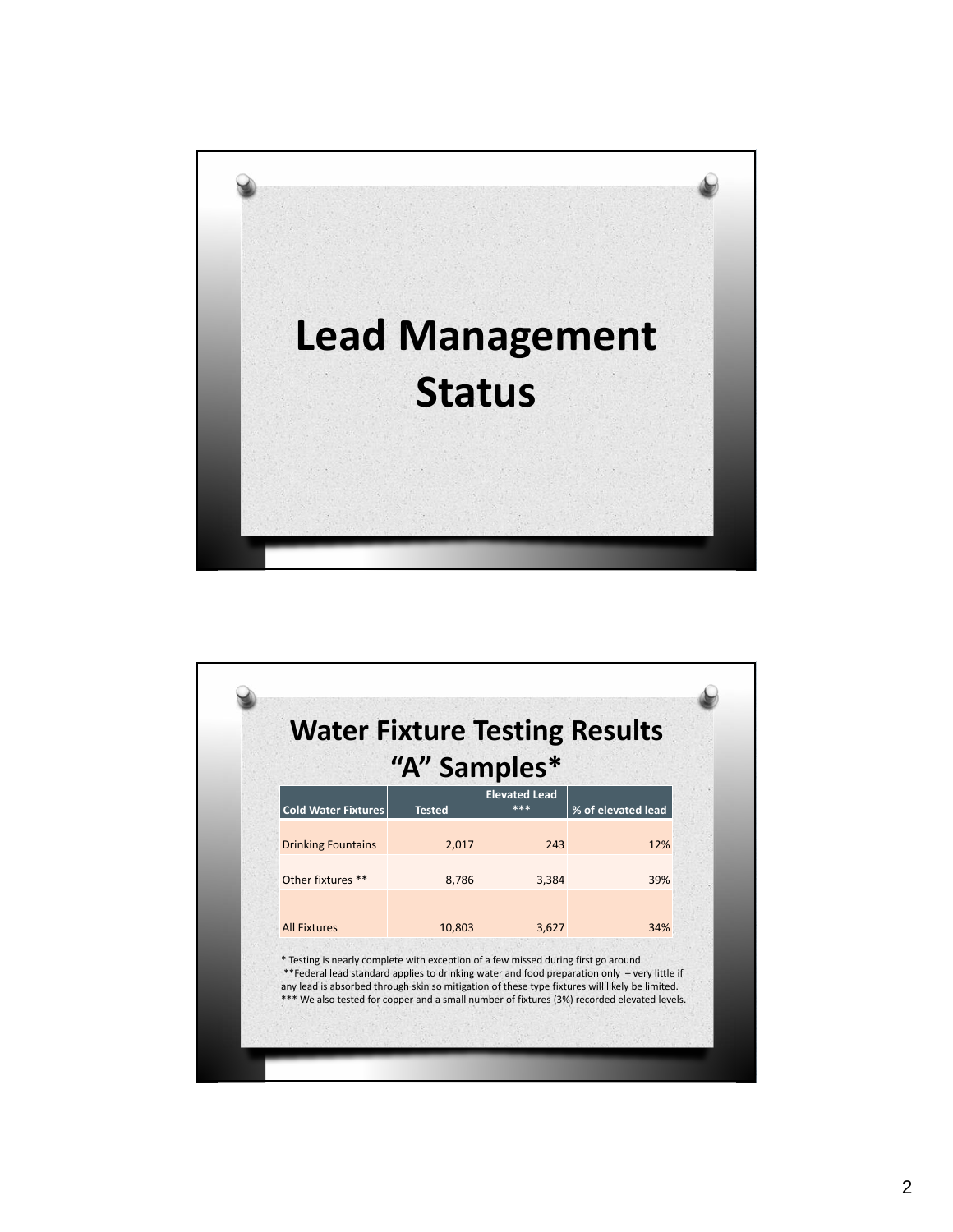| Results (through 9/26/16)  |          |                                            |      |
|----------------------------|----------|--------------------------------------------|------|
|                            |          |                                            |      |
| <b>Multnomah County</b>    |          | Screened Elevated Level % of elevated lead |      |
| <b>Students</b>            | 519      | $\overline{2}$                             | 0.4% |
| Staff                      | $\Omega$ | $\Omega$                                   | 0.0% |
| Subtotal                   | 519      | $\overline{2}$                             | 0.4% |
| On Site Clinics (Kadalyst) |          |                                            |      |
| <b>Students</b>            | 1273     | 14                                         | 1.1% |
| Staff                      | 658      | 11                                         | 1.7% |
| Subtotal                   | 1931     | 25                                         | 1.3% |
| Mail Kits (ZRT)            |          |                                            |      |
| Mailed                     | 1565     |                                            |      |
| Returned                   | 716      | $\mathbf{1}$                               | 0.1% |
| <b>Total Tested</b>        | 3166     | 28                                         | 0.9% |

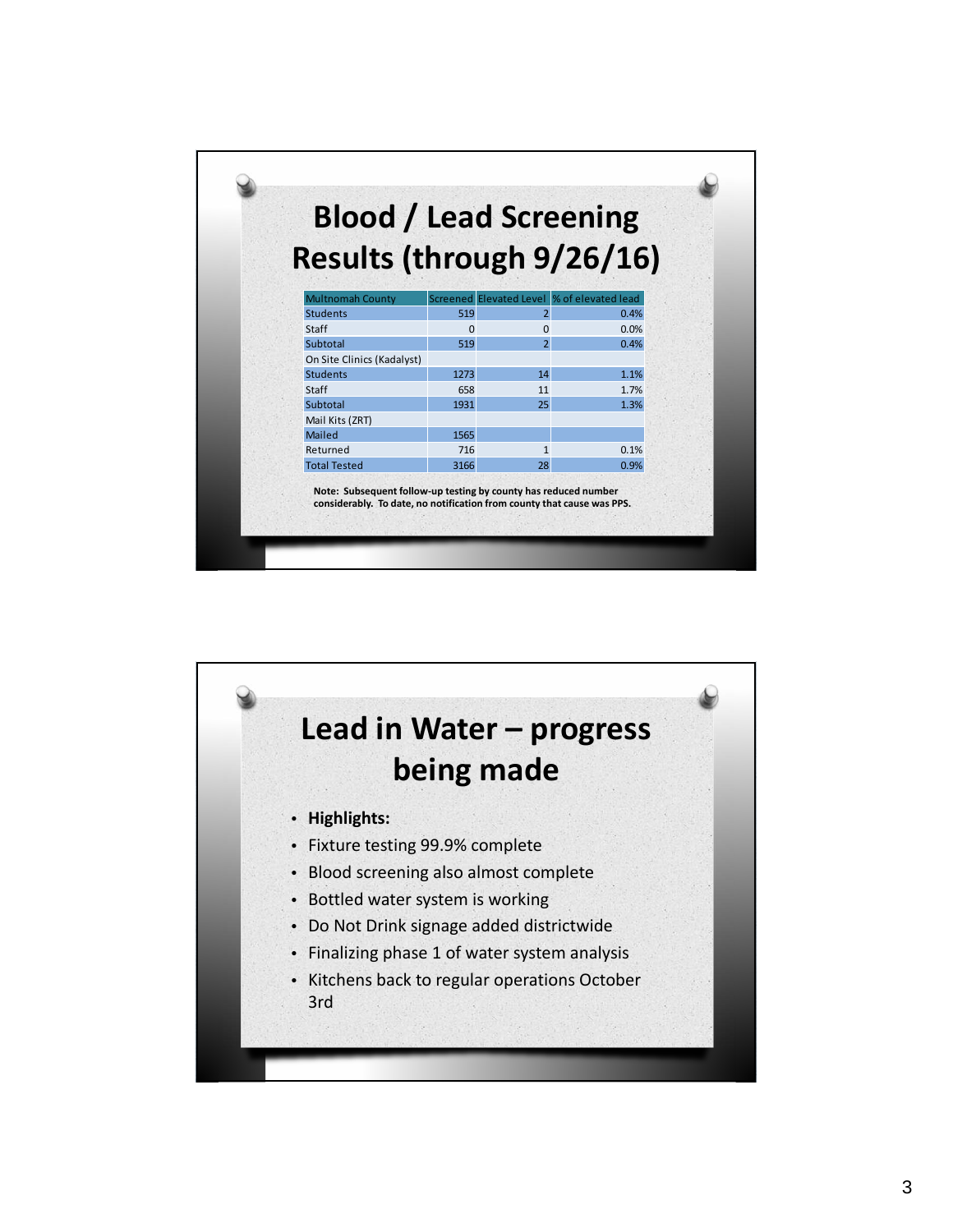| <b>Preliminary Results *</b>                                                                                                                                                               |               |                      |                    |
|--------------------------------------------------------------------------------------------------------------------------------------------------------------------------------------------|---------------|----------------------|--------------------|
| <b>Cold Water Fixtures</b>                                                                                                                                                                 | <b>Tested</b> | <b>Elevated Lead</b> | % of elevated lead |
| <b>Kitchen Sinks</b>                                                                                                                                                                       | 498           | 107                  | 22%                |
| <b>Flush Sampling</b>                                                                                                                                                                      | 107           | 8                    | 8%                 |
| Current **                                                                                                                                                                                 | 498           | 8                    | 2%                 |
| *Federal lead standard applies to drinking water and food preparation only<br>** 391 sinks tested within limits on first draw. Another approximately 99 were cleared via<br>flush protocol |               |                      |                    |

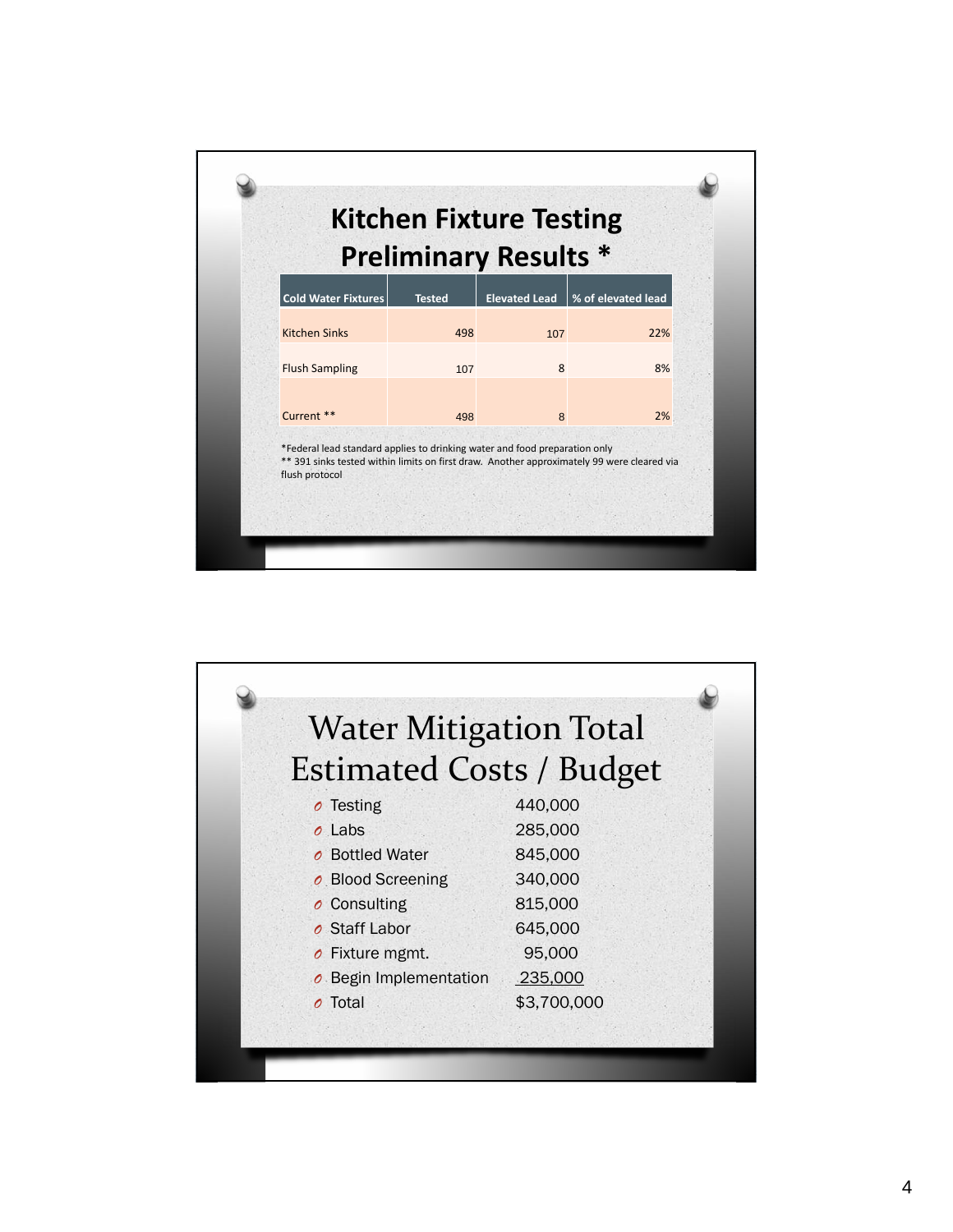| Lead in Water Work-plan                                            |      |                    |       |
|--------------------------------------------------------------------|------|--------------------|-------|
|                                                                    |      |                    |       |
| Water                                                              | Done | <b>In Progress</b> | To/Do |
| Cold water fixture testing at all schools                          | X    |                    |       |
| Phase 1 of water consulting analysis                               | X    |                    |       |
| Decommission all drinking fountains / shut valves / remove plastic | X    |                    |       |
| Establish bottled water system at all schools                      | X    |                    |       |
| Do Not Drink signage on all non-drinking fixture rooms             | X    |                    |       |
| Additional kitchen sink testing and analysis                       | X    |                    |       |
| Label and release kitchen sinks for operation with flush protocol  | X    |                    |       |
| Release various career tech. classrooms and gardens                |      | X                  |       |
| Final water test report along with fixture maps                    |      | X                  |       |
| Analysis of B samples                                              |      | $\mathsf{X}$       |       |
| Phase 2 of water consulting analysis                               |      | X                  |       |
|                                                                    |      |                    |       |
| Measured release of "good" fountains                               |      |                    | X     |
| Sink fixture replacements                                          |      |                    | X     |
| Fountain replacements                                              |      |                    | X     |

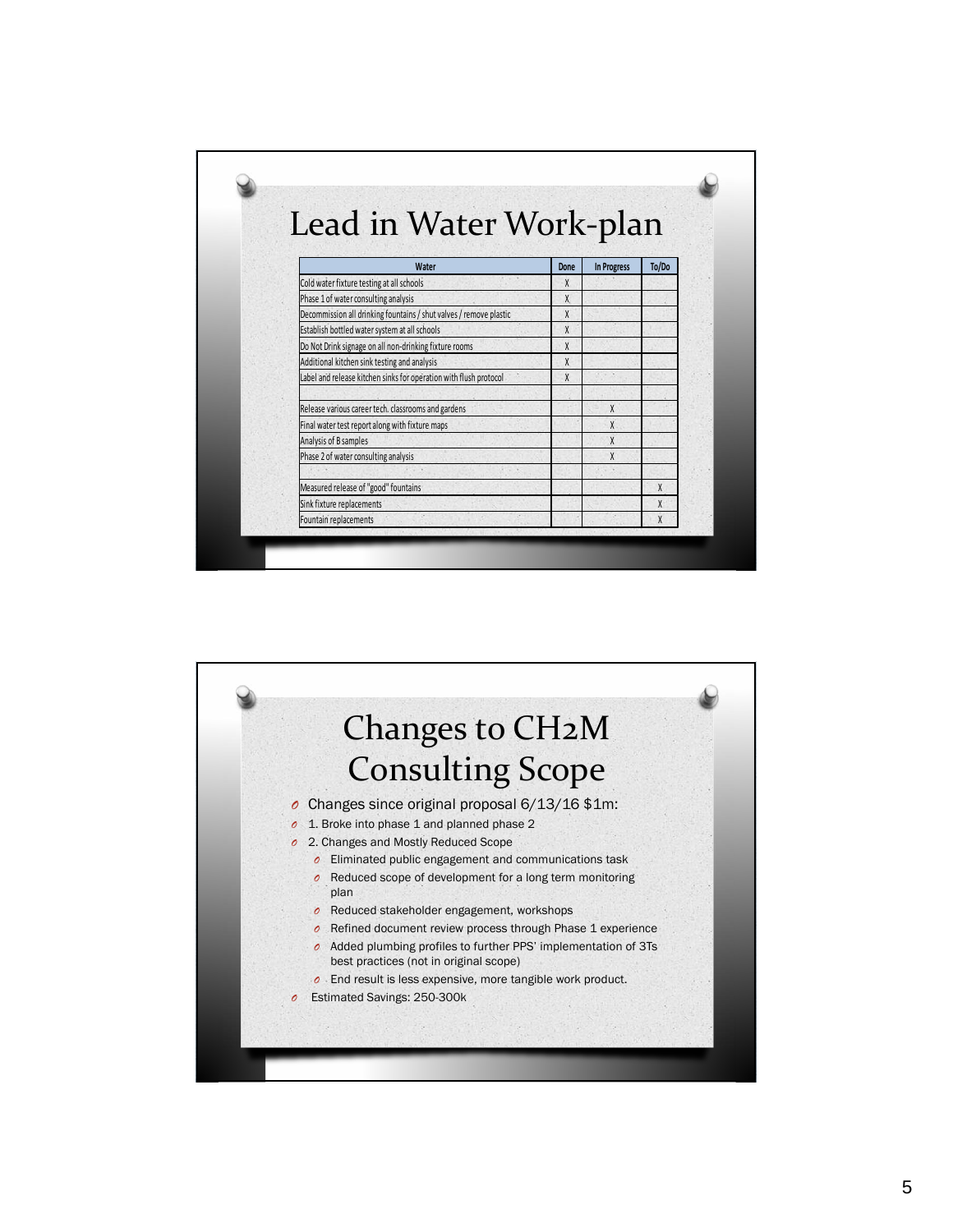

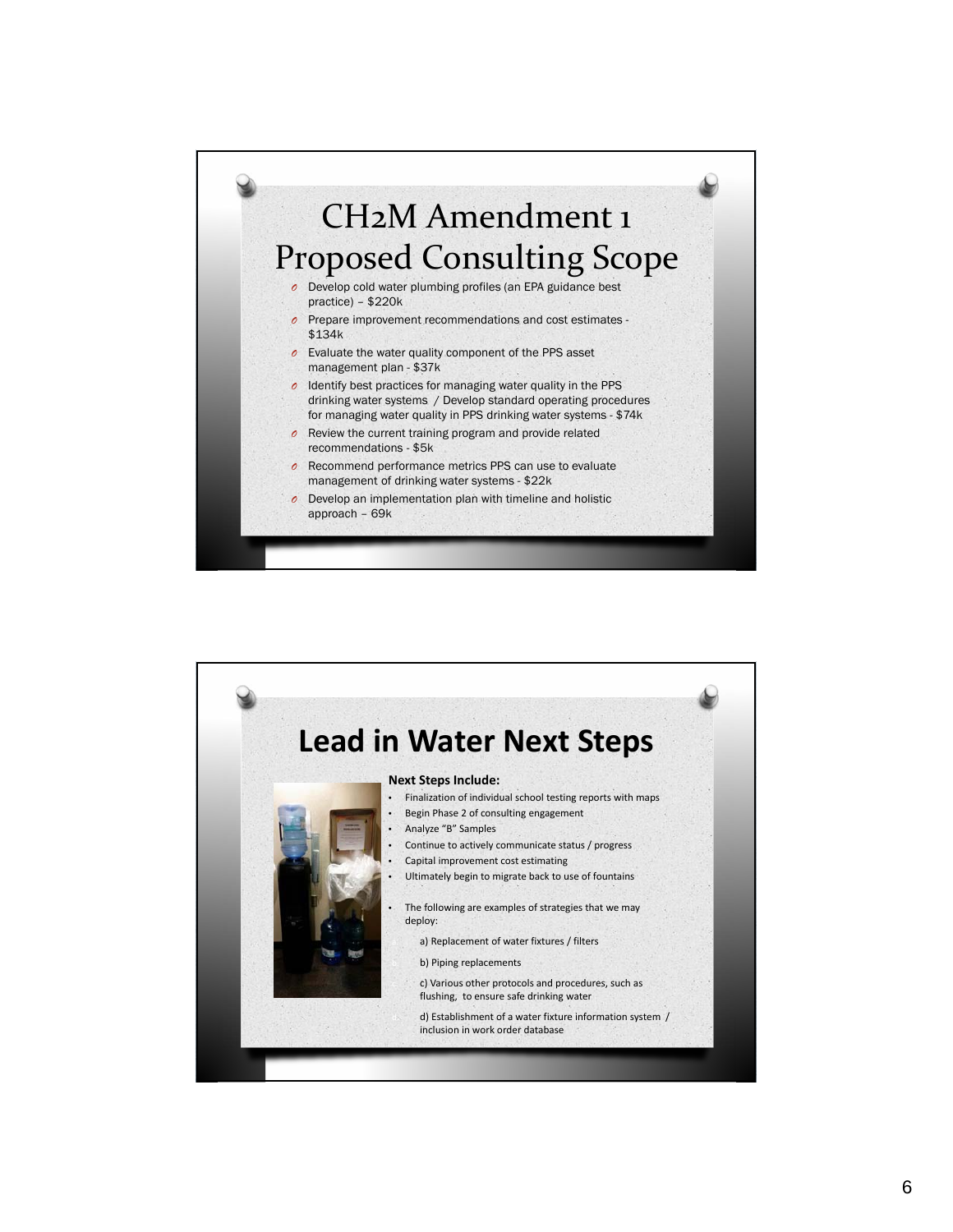

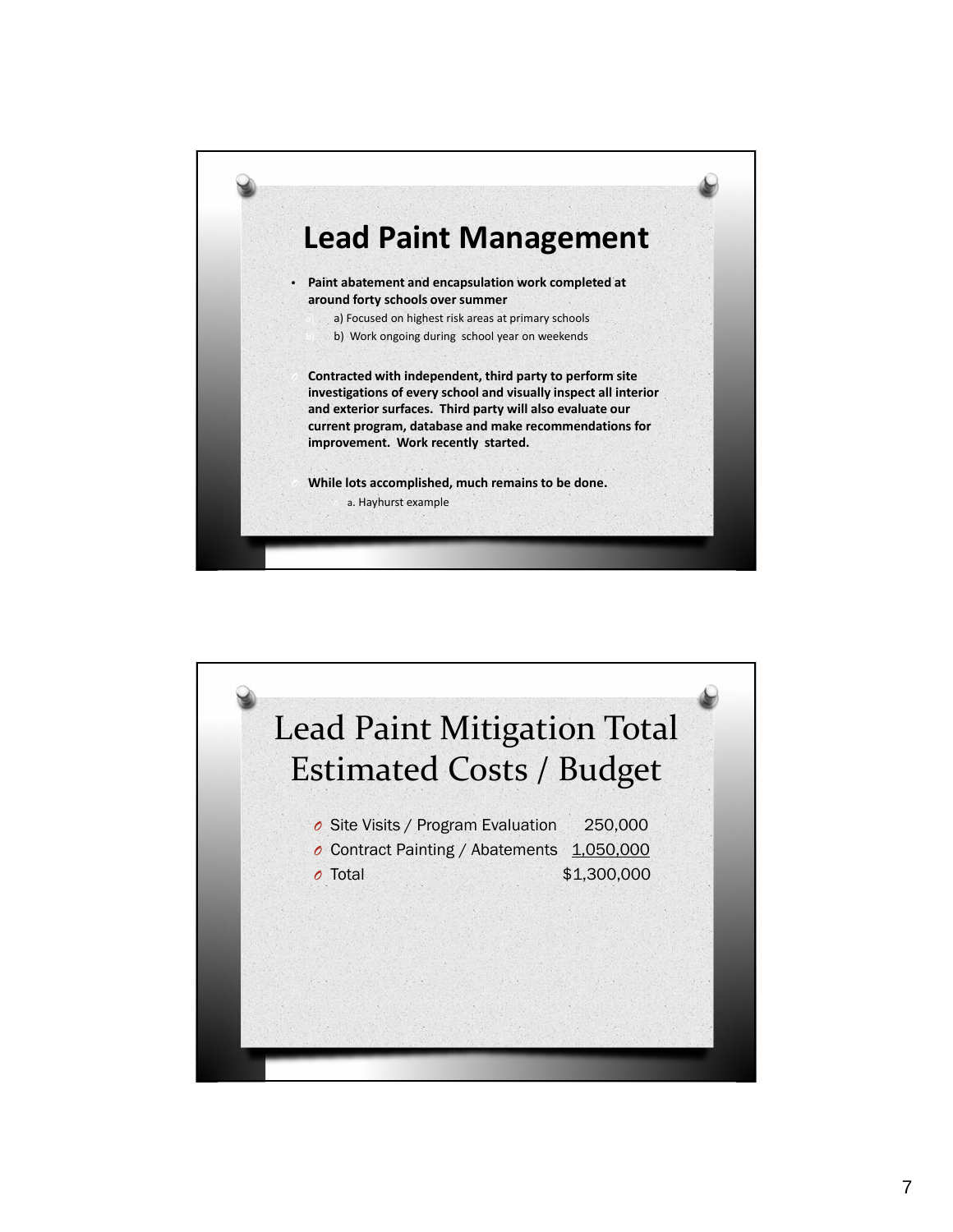

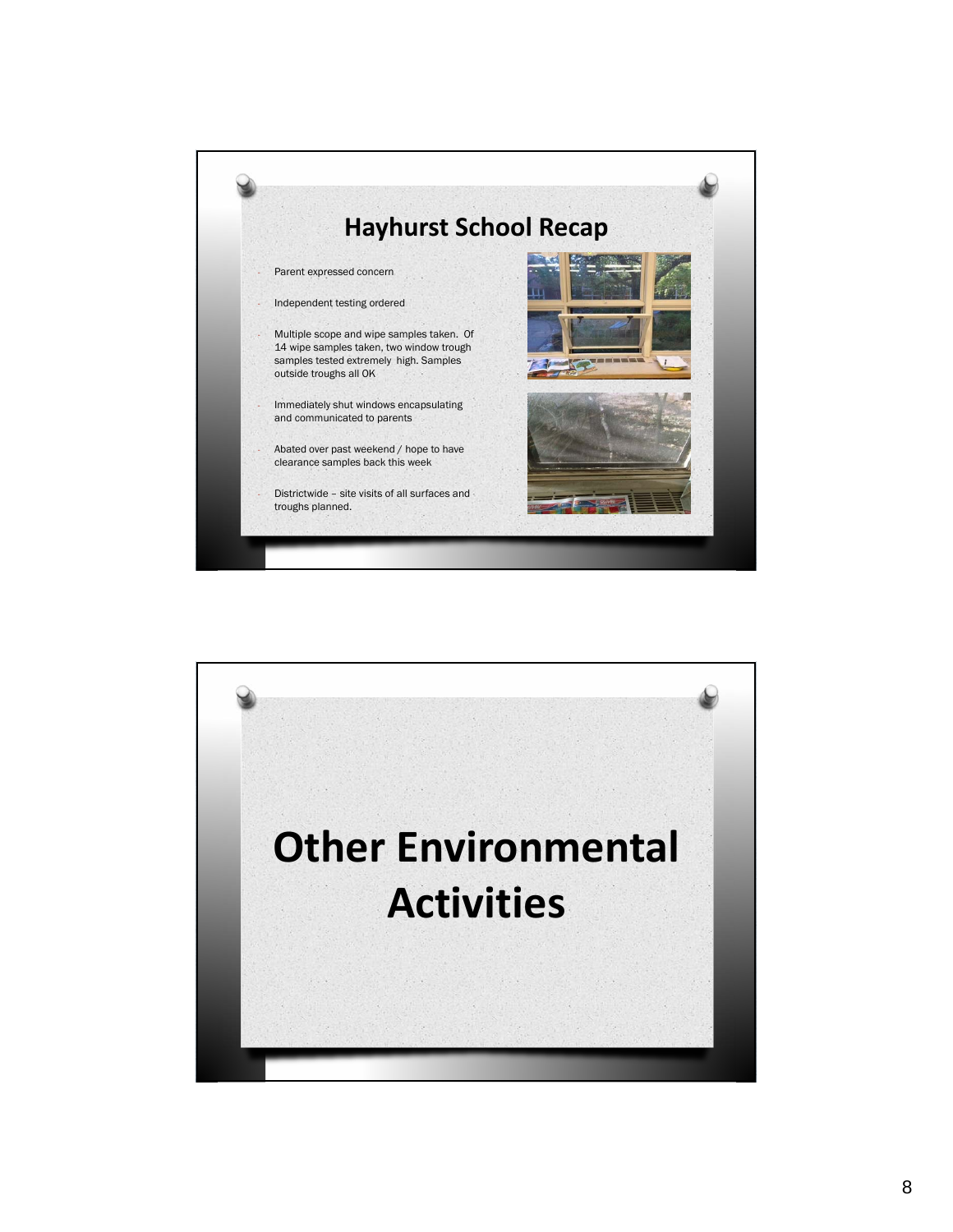

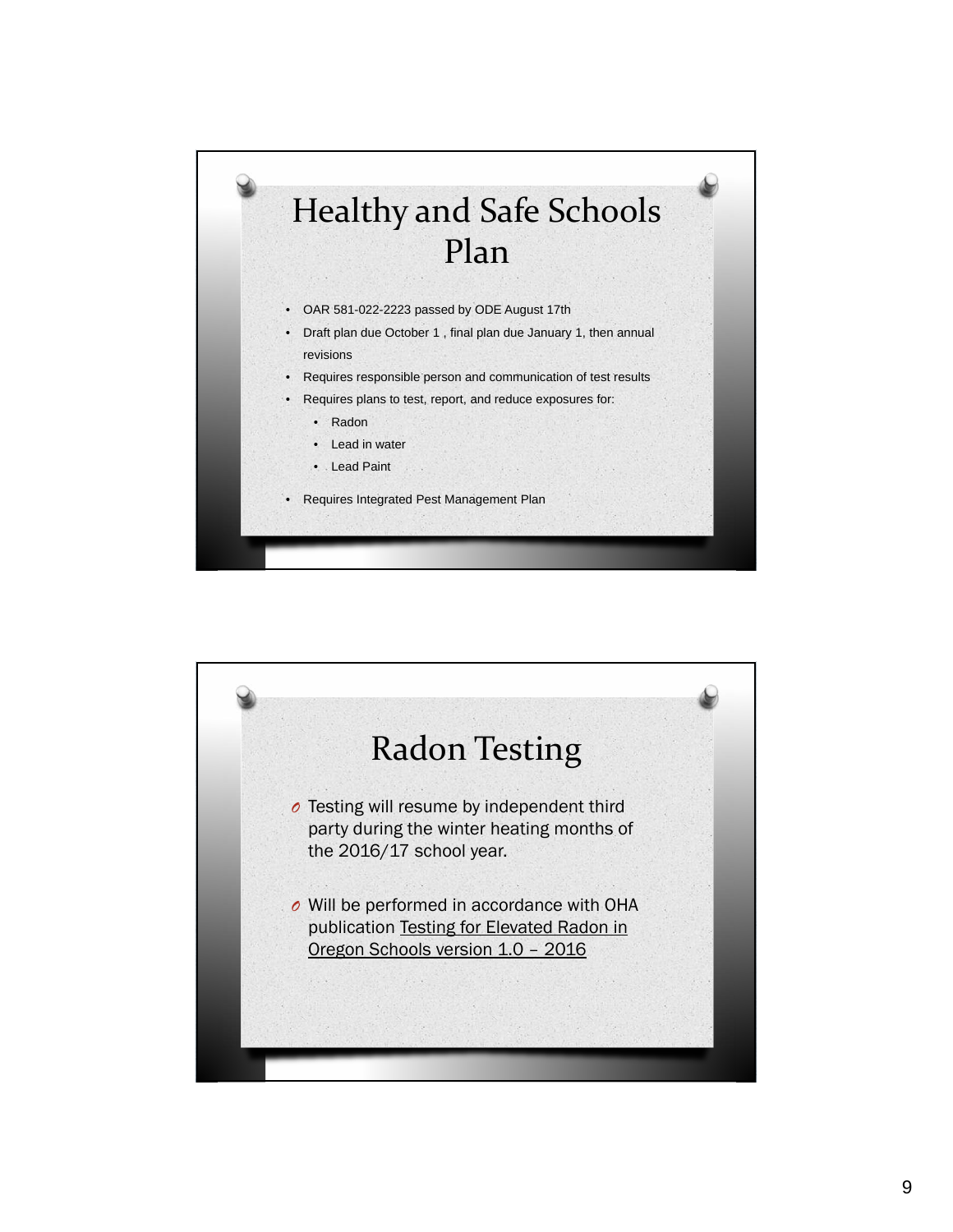

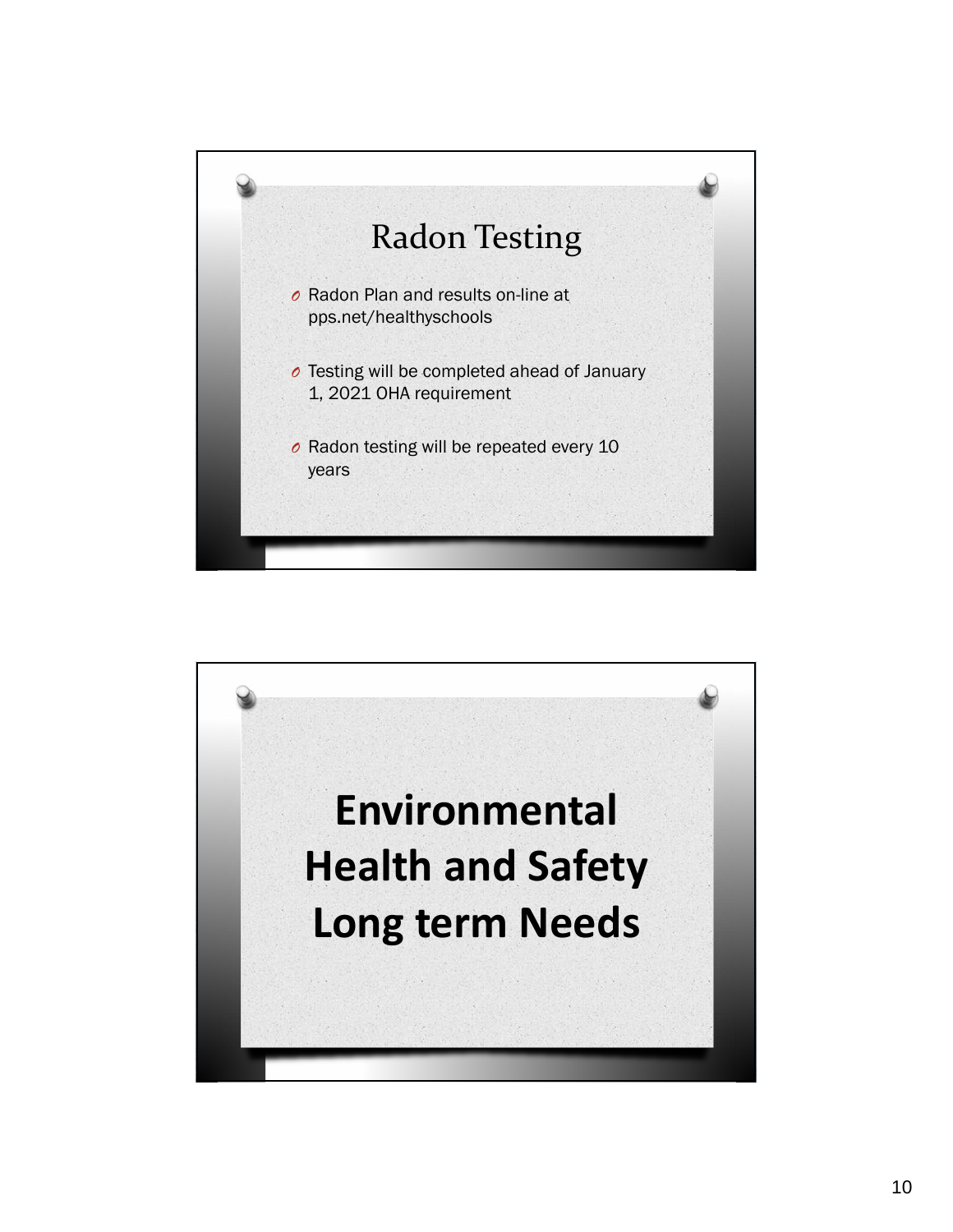

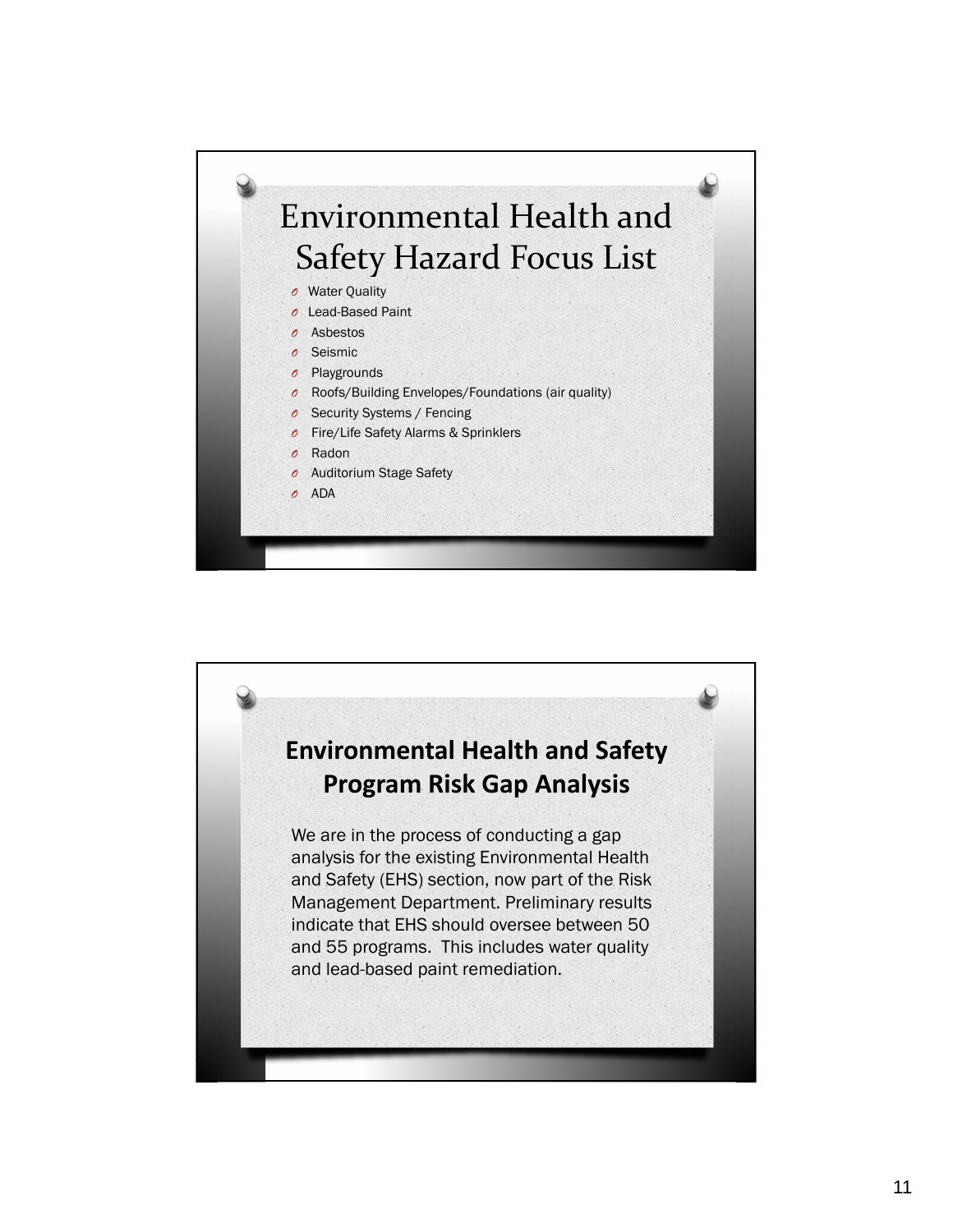# Staffing Update

SEPTEMBER 27, 2016

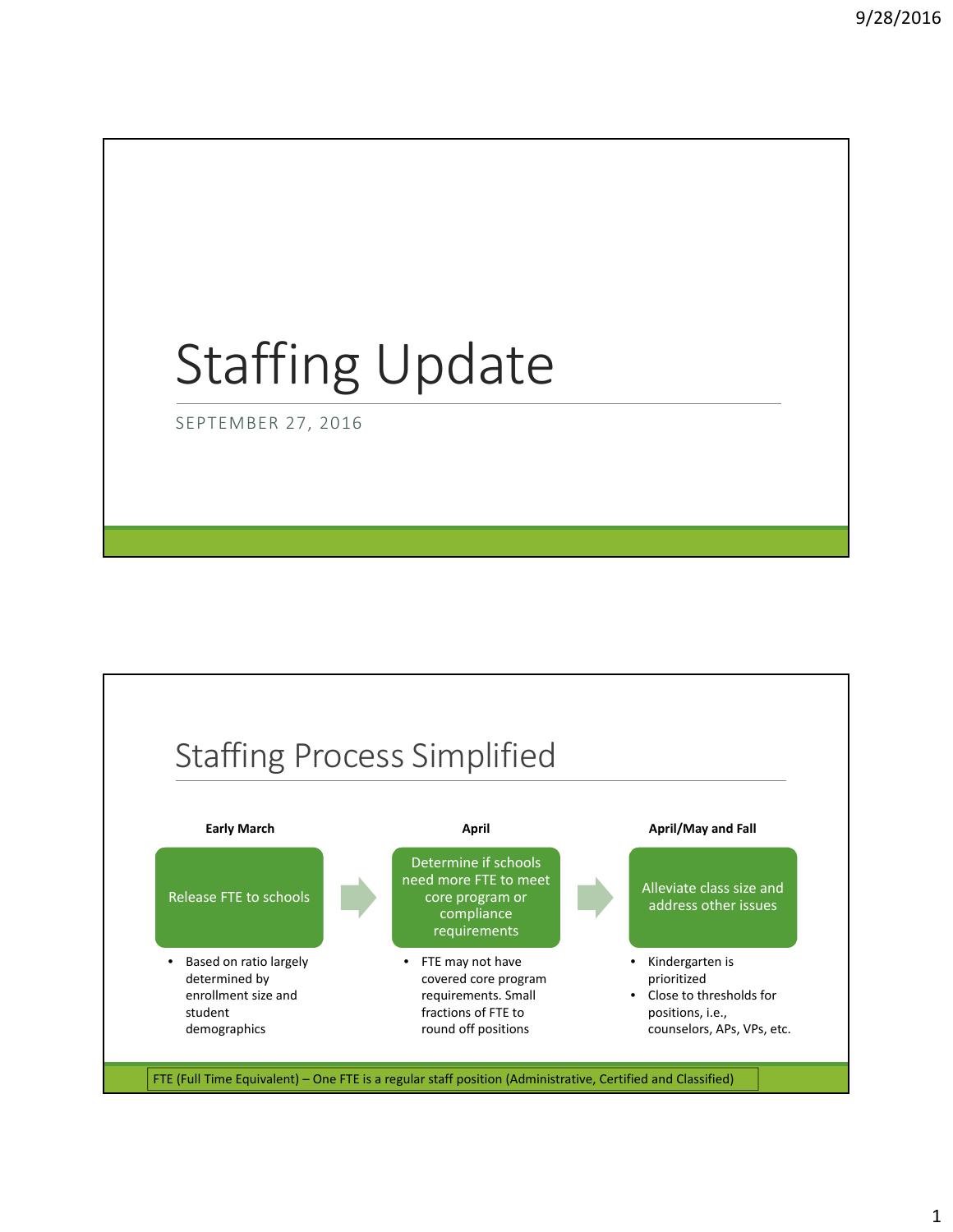| <b>Grade Level</b>                                                                                                                                                                                                                                                   | <b>Monitor</b> | Assess Possible Supports (EA, Teacher, grade reconfiguration) |
|----------------------------------------------------------------------------------------------------------------------------------------------------------------------------------------------------------------------------------------------------------------------|----------------|---------------------------------------------------------------|
| Kindergarten*                                                                                                                                                                                                                                                        | 26 students    | 27 students                                                   |
| $1st - 3rd$ Grades                                                                                                                                                                                                                                                   | 30 students    | 32 students                                                   |
| $4th - 5th$ Grades                                                                                                                                                                                                                                                   | 30 students    | 35 students                                                   |
| *Kindergarten<br>• "If average Kindergarten class size exceeds 25 students, then allocation of additional resources will be considered" - p. 38 Annual Budget<br><b>Other Factors</b><br>∘ Space<br><sup>o</sup> Special Programs: Dual Language Immersion, IB, etc. |                |                                                               |

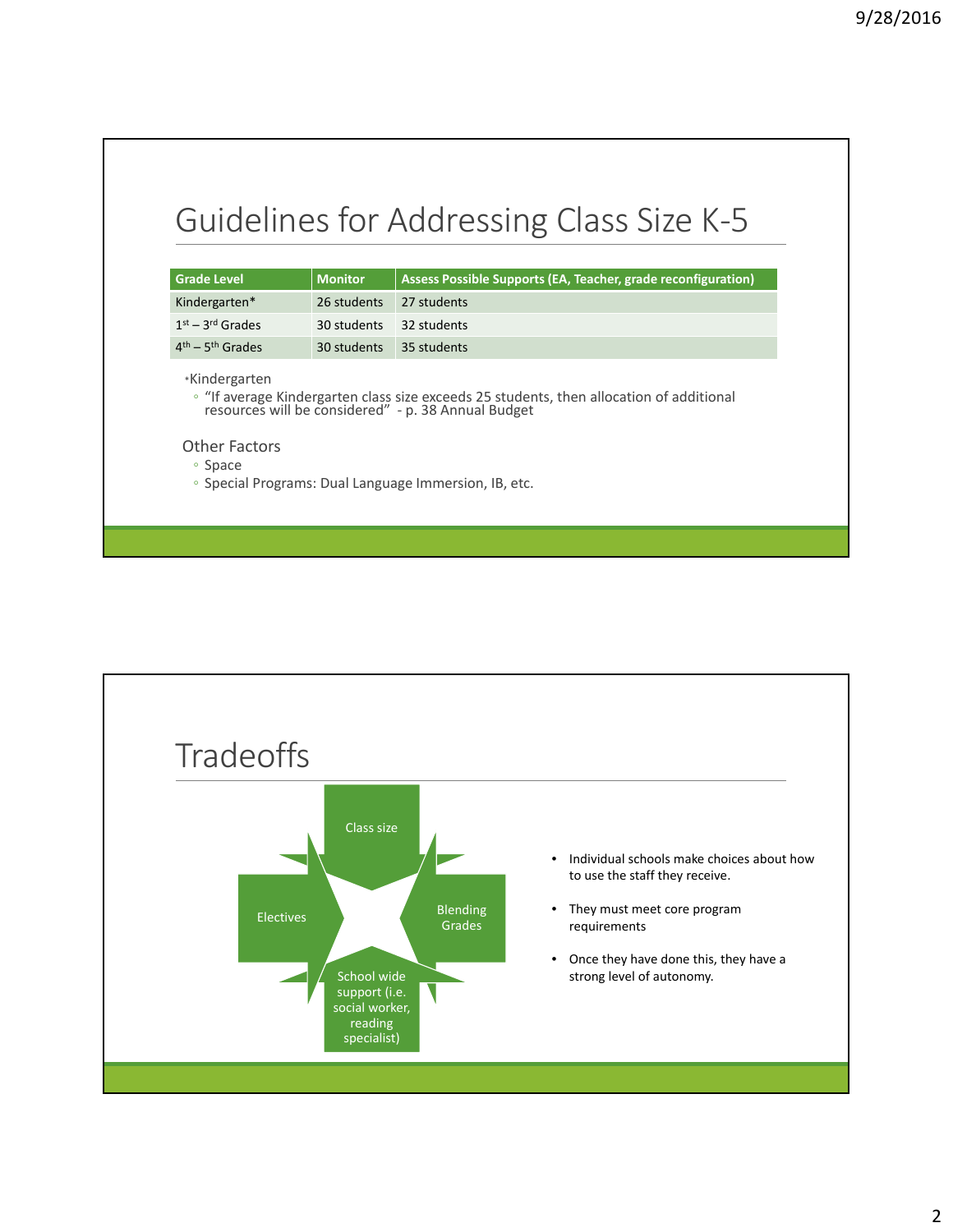### Big Picture

•Released FTE earlier

•Variety of requests for more FTE

•District context to not create inequality

•No FTE left

## High School Staffing

There are a variety of factors that go into high school staffing, and PPS staff has worked diligently to actively manage these factors in the last three school years in a way that makes realistic sense. One of the factors is referred to as "student load", which is the total number of students that one high school teacher would engage with. We look at those loads twice a year.

The District and PAT have language in the collective bargaining agreement that is part of the interest-based bargaining process, which states:

Should the District maintain an eight (8) period day (six (6) of eight (8) schedule) at District high schools, the District shall have until the 2016-17 school year to re-establish student load levels at *the 2010‐11 levels required by Article 5 Section D, provided progress is made each year toward achieving such student loads.*